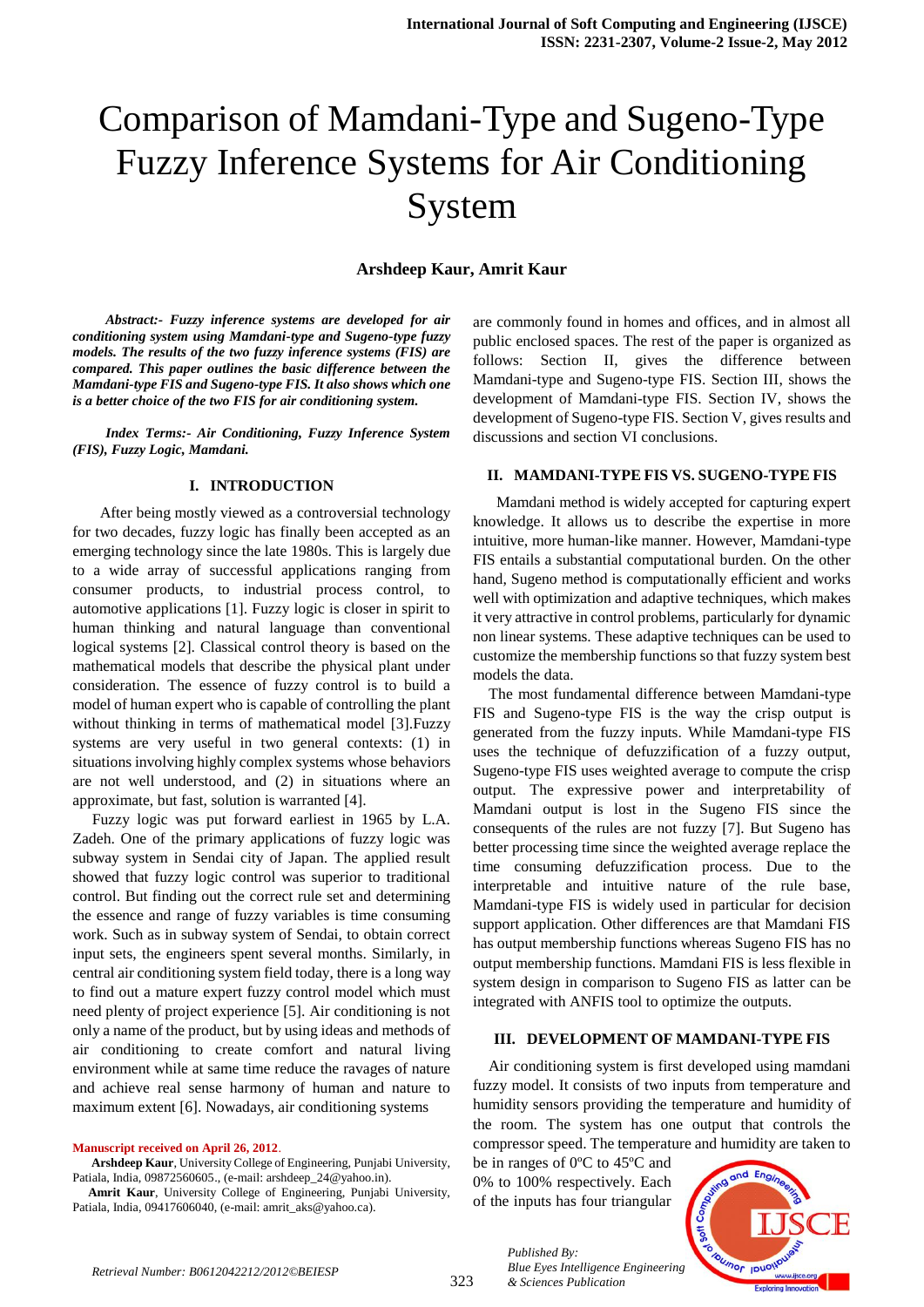membership functions as shown in Figs.1 and 2. The output i.e. compressor speed is taken in percentage in range from 0% to 100% and have four triangular membership functions shown in Fig. 3. The rules included for the air conditioning system are described in Table I.



**Fig.2. Humidity membership functions**



**Fig.3. Compressor speed membership functions**

| Table I. Rule base of Mamdani-type FIS |  |  |  |  |
|----------------------------------------|--|--|--|--|
|----------------------------------------|--|--|--|--|

| <b>Rules</b> | <b>Temperature</b> | <b>Humidity</b> | Compressor |
|--------------|--------------------|-----------------|------------|
|              |                    |                 | speed      |
| 1.           | Very Low           | Dry             | Off        |
| 2.           | Very Low           | Comfortable     | Off        |
| 3.           | Very Low           | Humid           | Off        |
| 4.           | Very Low           | Sticky          | Low        |
| 5.           | Low                | Dry             | Off        |
| 6.           | Low                | Comfortable     | Off        |
| 7.           | Low                | Humid           | Low        |
| 8.           | Low                | Sticky          | Medium     |
| 9.           | High               | Dry             | Low        |
| 10.          | High               | Comfortable     | Medium     |
| 11.          | High               | Humid           | Fast       |
| 12.          | High               | Sticky          | Fast       |
| 13.          | Very High          | Dry             | Medium     |
| 14.          | Very High          | Comfortable     | Fast       |

|     | Very High | Humid  | Fast |
|-----|-----------|--------|------|
| 16. | Very High | Sticky | Fast |

## **IV. DEVELOPMENT OF SUGENO-TYPE FIS**

 For development of air conditioning system using Sugeno-type model, the initial steps are same as Mamdani-type model. It also takes inputs from temperature and humidity sensors and produces an output signal that controls the compressor speed. Inputs temperature and humidity have four triangular membership functions over the range of 0ºC to 45ºC and 0% to 100% respectively (as already shown in Figs. 1 and 2). The output compressor speed can only be either constant or linear in this FIS, so four membership functions for the output are "off", "low", "medium" and "fast" which are constant and are shown in Table II. The output in Sugeno-type FIS can only be in range of 0-1. The rule base for Sugeno-type FIS is same as for Mamdani-type FIS as shown in Table I.

| Compressor<br>speed | Constant<br>value |
|---------------------|-------------------|
|                     |                   |
| Off                 | 0                 |
| Low                 | 0.3333            |
| Medium              | 0.6667            |
| Fast                |                   |

#### **Table II. Compressor speed membership functions**

# **V. RESULTS AND DISCUSSIONS**

The plots obtained after simulating Mamdani-type of FIS for air conditioning system are shown in Figs.4, 5 and 6.



**Fig.4. Surface view of Mamdani-type FIS**



**Fig.5. Compressor speed with temperature**